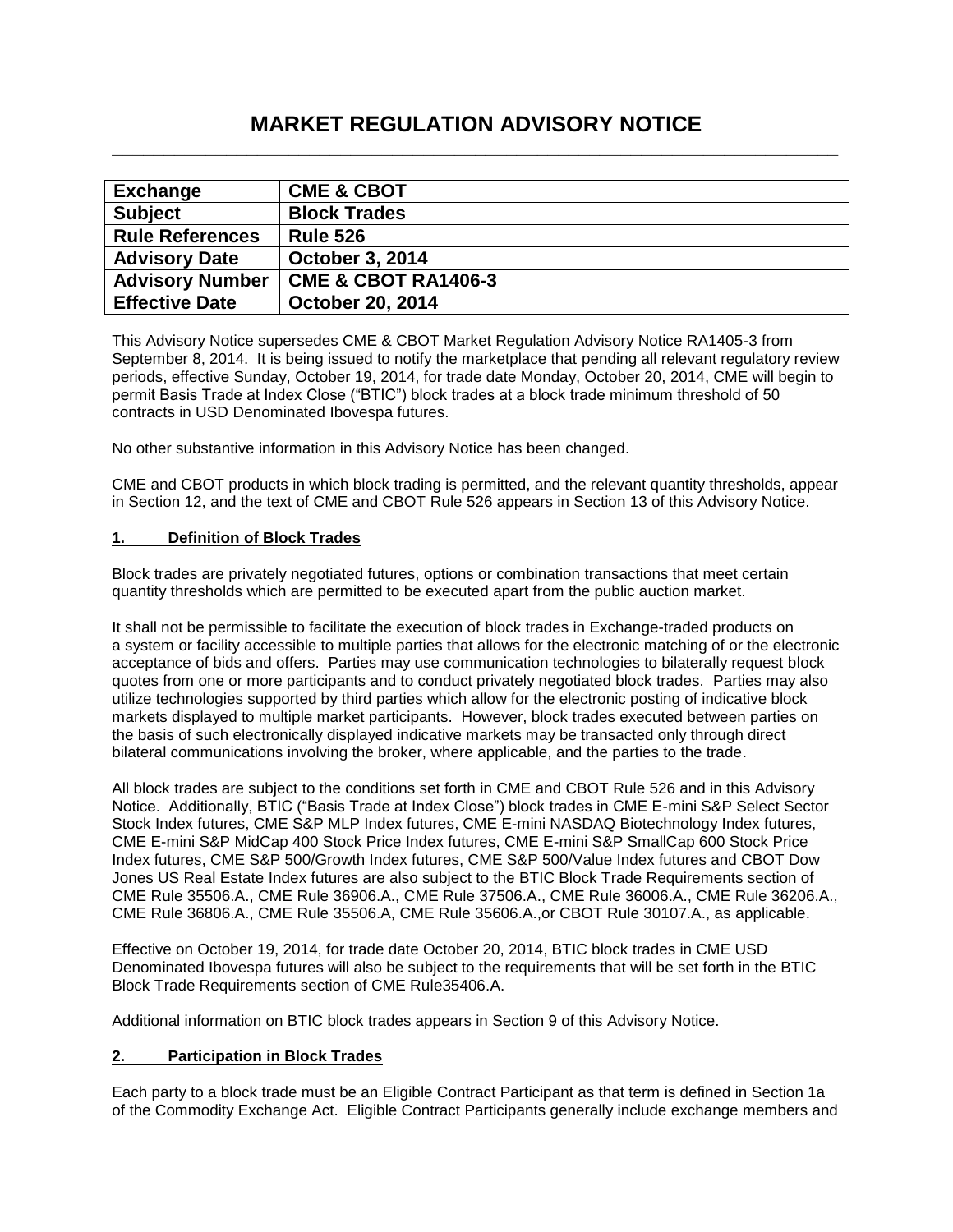CME & CBOT RA1406-3 October 3, 2014 Page 2 of 13

member firms, broker/dealers, government entities, pension funds, commodity pools, corporations, investment companies, insurance companies, depository institutions and high net-worth individuals. Commodity trading advisors and investment advisors who are registered or exempt from registration, and foreign persons performing a similar role and subject as such to foreign regulation, may participate in block transactions provided they have total assets under management exceeding \$25 million and the block trade is suitable for their customers.

A customer order may be executed by means of a block trade only if the customer has specified that the order be executed as a block trade.

Orders may not be bunched to meet the minimum block quantity thresholds.

# **3. Time and Prices of Block Trades**

Block trades may be executed at any time, including times during which the public auction market is closed, except that BTIC block trades may not take place on the last day of trading in an expiring contract month.

Block trades must be transacted at prices that are **"fair and reasonable"** in light of (i) the size of the transaction, (ii) the prices and sizes of other transactions in the same contract at the relevant time, (iii) the prices and sizes of transactions in other relevant markets, including, without limitation, the underlying cash market or related futures markets, at the relevant time, and (iv) the circumstances of the markets or the parties to the block trade.

The Basis applied to a BTIC block trade must also be fair and reasonable taking into account financing rates, expected dividend income and the time remaining until the applicable futures contract expires pursuant to the requirements of CME Rule 36906, CME Rule 37506, CME Rule 36006, CME Rule 36206, CME Rule 36806, CME Rule 35506, CME Rule 35606 or CBOT Rule 30107, as applicable.

Effective on October 19, 2014, for trade date October 20, 2014, the Basis applied to a BTIC block trade must be fair and reasonable taking into account financing rates, expected dividend income and the time remaining until the applicable futures contract expires pursuant to the requirements that will be set forth in CME Rule 35406.

The trade price must be consistent with the minimum tick increment for the market in question. Additionally, each outright transaction and each leg of any block eligible spread or combination trade must be executed at a single price.

Block trade prices are reported independently of transaction prices in the regular market and are not included as part of the daily trading range. Block trade prices do not elect conditional orders (e.g. stop orders) or otherwise affect orders in the regular market.

#### **4. Block Trade Minimum Quantities for Outrights, Spreads and Combinations**

The block trade minimum quantity requirements for outright futures and options are set forth in the list of block trade eligible products in Section 12 of this Advisory Notice. Additional information with respect to spreads and combinations executed as blocks appears below:

a) Intra-Commodity Futures Spreads and Futures Combinations

i) All Products Excluding U.S. Treasury, S&P GSCI, S&P GSCI ER and Bloomberg Roll Select Commodity Index Futures

Intra-commodity futures spreads and futures combinations may be executed as block trades provided that the *sum* of the quantities of the legs meets the minimum block quantity threshold. For example, 2,000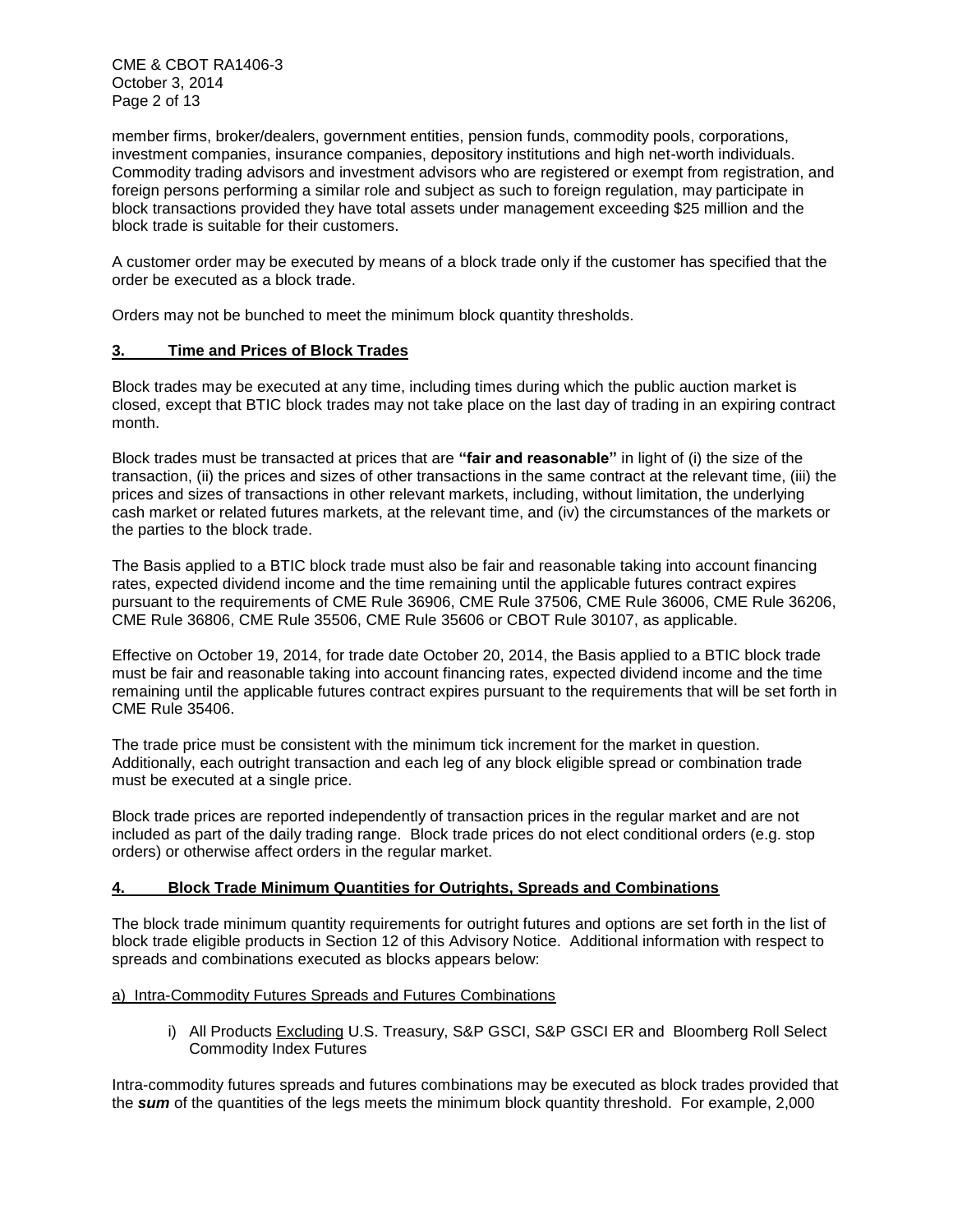Eurodollar future calendar spreads executed during RTH hours would meet the Eurodollar futures minimum quantity requirement of 4,000 contracts.

ii) U.S. Treasury Futures

*Intra-commodity calendar spread block trades are prohibited in CBOT U.S. Treasury futures.* Parties may not execute contingent block trades in outright contracts to circumvent the prohibition on the execution of block trades in intra-commodity calendar spreads. Additionally, Tandem spreads (a trade combining calendar spreads in two different Treasury futures) may not be executed as block trades.

iii) S&P GSCI, S&P GSCI ER and Bloomberg Roll Select Commodity Index Futures

For the above-referenced futures products, the block trade minimum is 300 contracts for each leg of the spread or combination. For example, the minimum quantity for an S&P GSCI calendar spread would require 300 contracts in each leg of the spread for a total of 600 contracts while a Bloomberg Roll Select Commodity Index futures butterfly would require a minimum volume of 1,200 contracts (300 contracts in each of the four legs of the butterfly).

#### b) Inter-Commodity Futures Spreads

i) Short Term Interest Rate Futures

In Short Term Interest Rate futures (Eurodollars, Eurodollar E-minis, Euribor, T-Bills, OIS, One-Month Eurodollar, Euroyen and 30-Day Fed Funds), inter-commodity futures spreads may be executed as block trades provided that the *sum of the legs of the spread* meets the *larger* of the threshold requirements for the underlying products. For example, the minimum quantity thresholds for One-Month Eurodollar and Eurodollars during ETH are 200 and 2,000 contracts, respectively. Therefore, a block trade in the One-Month Eurodollar/Eurodollar spread can be executed provided that the sum of the legs is at least 2,000 contracts.

ii) U.S. Treasury and10-Year Sovereign Yield Spread Futures

In U.S. Treasury and 10-Year Sovereign Yield Spread futures, inter-commodity futures spreads may be executed as block trades provided that *each leg of the spread* meets the minimum threshold requirement for the respective underlying products. For example, the minimum quantity thresholds for 10- Year Notes and U.S. Treasury Bonds during RTH are 5,000 and 3,000 contracts, respectively. Therefore, a block trade in the NOB spread (10-Year Note/Treasury Bond spread) can be executed only if the minimum quantity of the 10-Year Note leg of the spread is at least 5,000 contracts and the minimum quantity of the Treasury Bond leg of the spread is at least 3,000 contracts.

iii) Deliverable Interest Rate Swap Futures ("DSF") & Deliverable Euro Interest Rate Swap Futures ("EUR IRS")

Inter-commodity futures spreads or combinations composed only of DSF or composed only of EUR IRS (e.g., 2-Year DSF v. 10-Year DSF) may be executed as block trades provided that the *sum of the legs of the spread* meets the *larger* of the threshold requirements for the underlying products. For example, the minimum block trade thresholds for 2-Year DSF and 10-Year DSF are 3,000 and 1,000 contracts, respectively. Thus, a spread between these two contracts may be executed as a block trade if the sum of the quantities of the legs is at least 3,000 contracts.

Inter-commodity futures spreads or combinations excluding those composed only of DSF or composed only of EUR IRS (e.g., 10-Year Treasury Notes vs. 10-Year DSF) may be executed as block trades provided that **each leg of the spread** meets the minimum threshold requirement for the respective underlying products. For example, the minimum block trade thresholds for 10-Year Treasury Note futures and 10-Year DSF during RTH are 5,000 contracts and 1,000 contracts, respectively. A spread between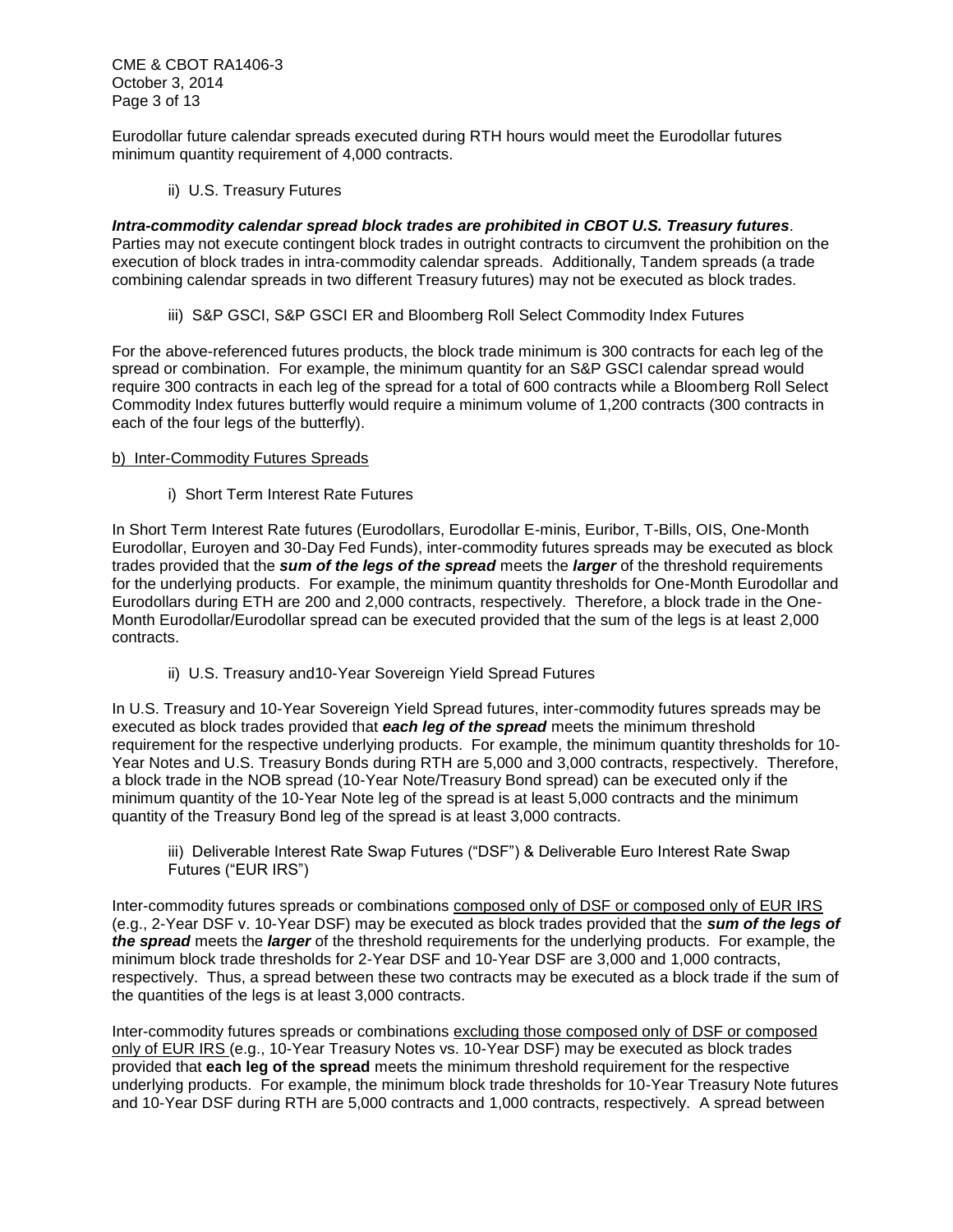CME & CBOT RA1406-3 October 3, 2014 Page 4 of 13

these two contracts can be executed as a block trade, therefore, only if the quantity of the 10-Year Treasury Note leg is at least 5,000 contracts and the quantity of the 10-Year DSF leg is at least 1,000 contracts.

## iv) All Other Products

In all other block-eligible products, inter-commodity futures spreads may be executed as block trades provided that the quantity of *each leg of the spread* meets the *larger* of the threshold requirements for the underlying products.

## c) Intra-Commodity Option Spreads and Combinations

Intra-commodity option spreads and combinations may be executed as block trades provided that the quantity of *each leg of the spread* meets the designated minimum quantity threshold.

## d) Inter-Commodity Option Spreads and Combinations

Inter-commodity option spreads and combinations may be executed as block trades provided that the quantity of *each leg of the spread* meets the *larger* of the threshold requirements for the underlying products.

## e) Options/Futures Spreads

In general, options/futures spreads may be executed as block trades provided that the options component of the spread meets the minimum quantity threshold for the outright option or option combination and the quantity of futures executed is consistent with the delta of the options component of the spread. An exception applies to Weather and Housing options/futures spreads, where the legs of the spread may be summed to meet the 20-contract minimum threshold.

# **5. Block Trade Price Reporting Requirements**

#### a) Time Requirements

With the exceptions noted below, all block trades must be price reported to the Exchange within **five minutes** of the transaction.

## i) Block Trades during European or Asian hours (ETH or ATH) in Interest Rate Products **Excluding** DSF and EUR IRS

Interest rate block trades executed during ETH or ATH must be price reported to the Exchange within **15 minutes** of the transaction. With the exception of DSF and EUR IRS, interest rate block trades executed during RTH must be reported within five minutes.

- ETH: 12:00 a.m. 7:00 a.m. CT, Monday through Friday on regular business days
- RTH: 7:00 a.m. 4:00 p.m. CT, Monday through Friday on regular business days
- ATH: 4:00 p.m. 12:00 a.m. CT, Monday through Friday on regular business days and at all times on weekends

# ii) Weather, Housing, DSF and EUR IRS Block Trades

Block trades in Weather, Housing, DSF and EUR IRS contracts must be price reported to the Exchange within **15 minutes** of the transaction.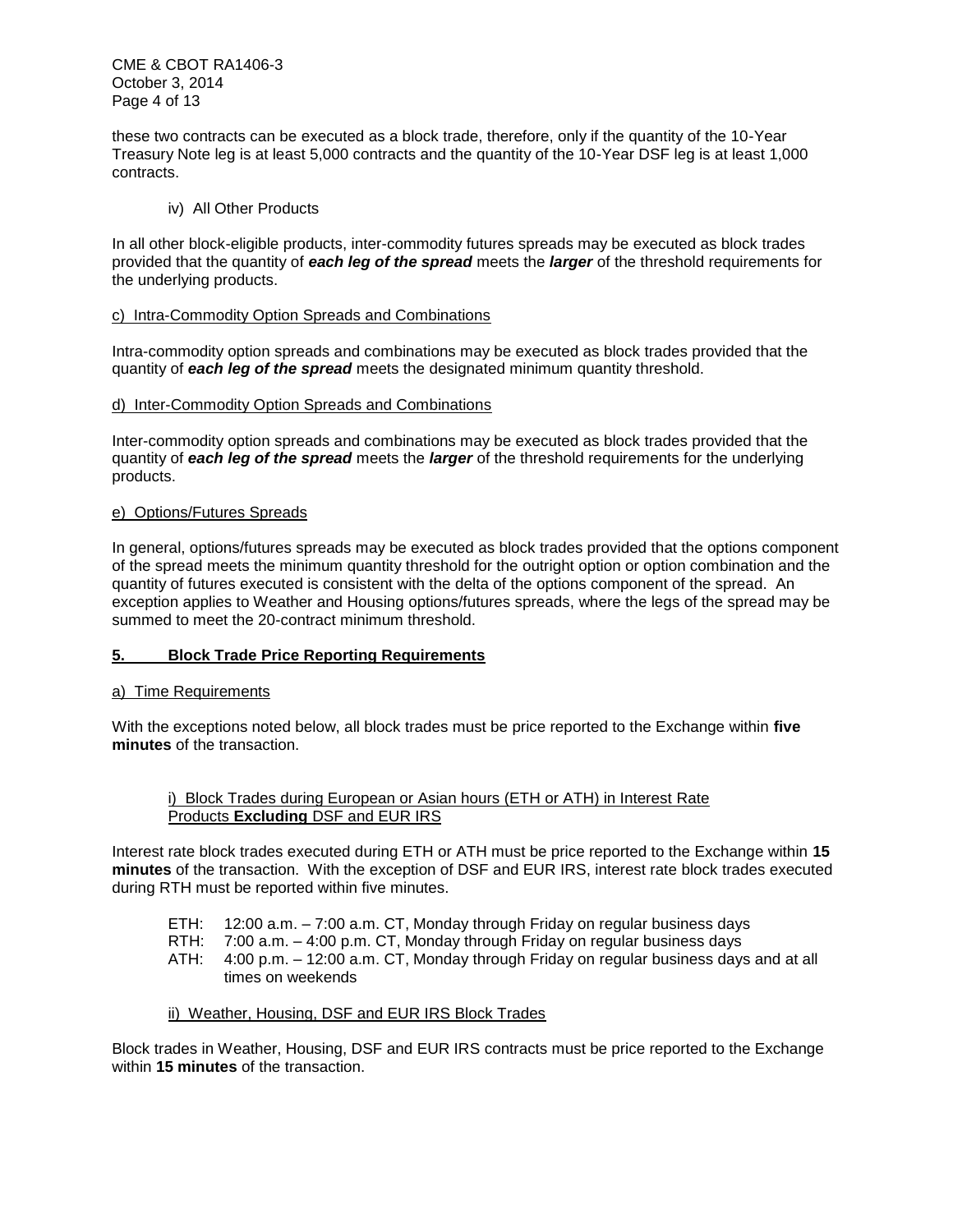CME & CBOT RA1406-3 October 3, 2014 Page 5 of 13

Notwithstanding the foregoing, the execution of any inter-commodity block spread or combination trade that includes a DSF or EUR IRS leg(s) and a leg(s) subject to a 5 minute price reporting requirement requires that the block spread or combination trade be reported within 5 minutes of execution.

## b) Reporting Obligation

Price reporting obligations are the responsibility of the seller, unless otherwise agreed to by the principal counterparties to the block trade; however, in the case of a brokered transaction, the price reporting obligation is the responsibility of the broker handling the block trade, unless otherwise agreed to by the principal counterparties to the block trade. For purposes of the foregoing, the term "seller" refers to the principal counterparty acting as the seller of the block trade.

The failure to submit timely, accurate and complete block trade reports may subject the party responsible for the reporting obligation to disciplinary action. Parties shall not be sanctioned for block reporting infractions deemed to arise from factors beyond the reporting party's control (e.g. the block trade fails the CME ClearPort automated credit check).

#### c) Reporting Methods

Block trades must be price reported to the Exchange via one of the following methods.

## i) Global Command Center ("GCC")

All block trades (except for block trades in Weather futures and options executed between 8:00 a.m. and 3:30 p.m. Chicago time, Monday – Friday on regular business days) may be price reported to the GCC. The seller or broker reports the trade by calling the GCC at **800.438.8616**, in Europe at **44.800.898.013** or in Asia at **65.6532.5010**. When the GCC is closed – for example, during the weekend – the block trade must be reported no later than five minutes prior to the opening of the next electronic trading session for that product.

#### ii) CME ClearPort

Block trades in all products with the exception of CME Weather futures may be electronically submitted directly to CME Clearing via CME ClearPort.

Block trades may also be price reported to the CME ClearPort Facilitation Desk by calling **1.866.246.9639** or via email at [FacDesk@cmegroup.com.](mailto:FacDesk@cmegroup.com) In either case, all of the data and information elements required in d) below must be submitted.

For information on reporting block trades through CME ClearPort, please contact customer service at 1.800.438.8616 or via email at [ClearPort@cmegroup.com.](mailto:ClearPort@cmegroup.com)

#### iii) Weather Blocks on CME Clearing360 via Pivot Instant Markets

Block trades in Weather futures and options may be price reported electronically to CME Clearing360 via Pivot Instant Markets by eligible inter-dealer brokers. For additional information on price reporting block trades via Pivot Instant Markets, please contact Heidi Centola, Manager, Ag & Alt Inv Products, Products and Services, at 312.930.1308 or via email at [Heidi.Centola@cmegroup.com](mailto:Heidi.Centola@cmegroup.com).

#### iv) Weather Block Trades Executed Between 8:00 a.m. and 3:30 p.m.

Block trades in Weather futures and options executed between 8:00 a.m. and 3:30 p.m. Chicago time, Monday – Friday on regular business days should be price reported to Exchange staff by calling 312.648.3935 or 312.648.3936.

#### d) Information Required When Reporting Block Trades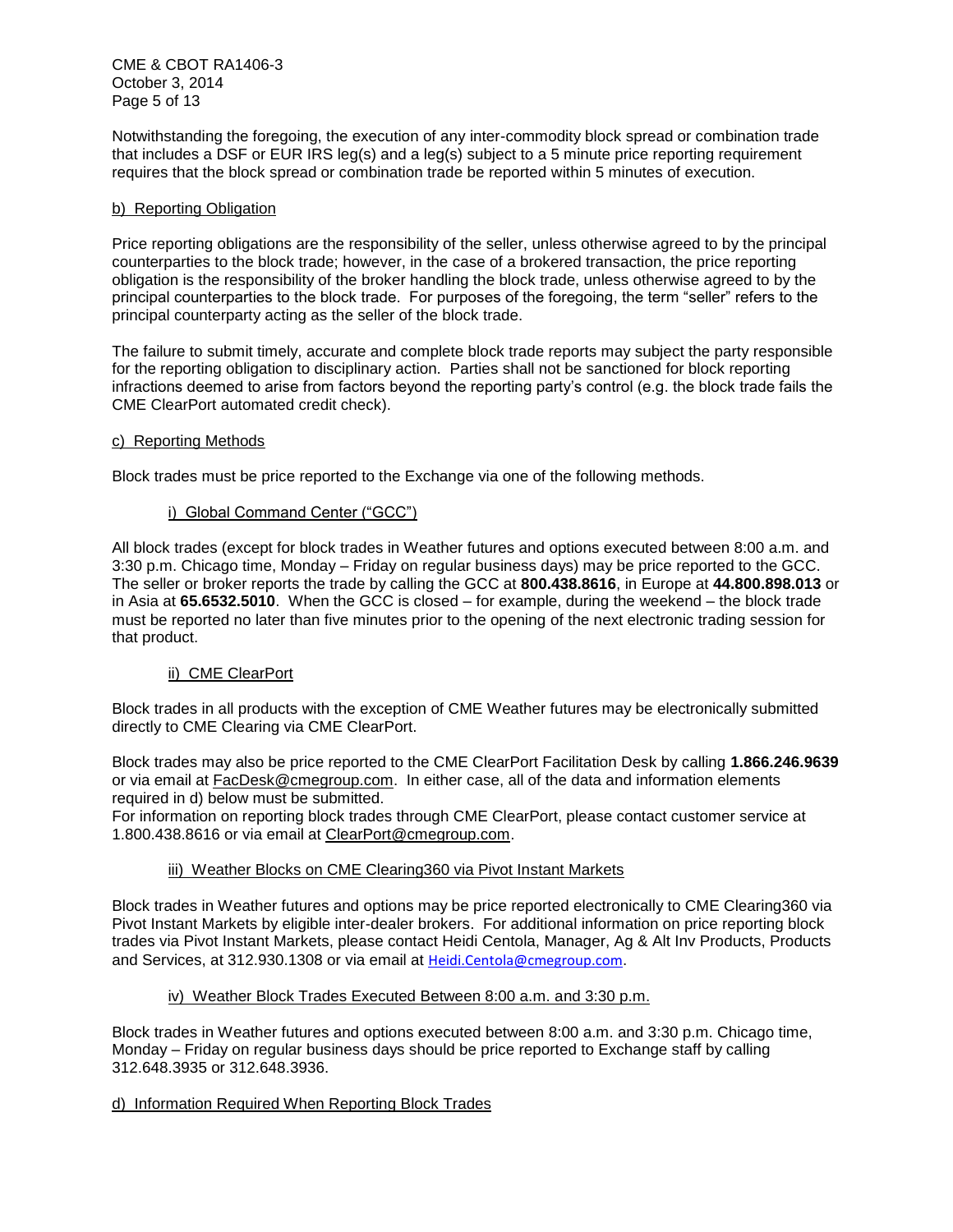CME & CBOT RA1406-3 October 3, 2014 Page 6 of 13

When price reporting a block trade, the following information will be required:

- Contract, contract month and contract year for futures, and, additionally for options, strike price and put or call designation for standard options, as well as the expiration date and exercise style for flex options;
- Quantity of the trade or, for spreads and combinations, the quantity of each leg of the trade;
- Price of the trade or, for spreads and combinations, the price of each leg of the trade; and
- Buyer's clearing firm and seller's clearing firm;
- Name and phone number of the party reporting the trade (for block trades reported to the GCC or reported via telephone or email to the CME ClearPort Facilitation Desk);
- For block trades reported via phone or email to the CME ClearPort Facilitation Desk, counterparty name and contact information must also be provided for trade verification purposes; and
- Execution time (to the nearest minute in Central Time) of the trade. The execution time is the time at which the trade was consummated.

Market participants must exercise diligence in accurately reporting the execution time of the block trade. The reporting of inaccurate execution times may result in disciplinary action.

## **6. Block Trade Submission Requirements to CME Clearing**

Block trades price reported to the GCC or Exchange staff as described in numbers i) or iv) above must be submitted to CME Clearing through the FEC User Interface via the portal under BLOCK entry. For block trades executed between 6:00 a.m. and 6:00 p.m. **Central Time**, firms must submit the trade within one hour. For block trades executed between 6:00 p.m. and 6:00 a.m. **Central Time**, firms must submit the trade no later than 7:00 a.m. **Central Time**.

Block trades are entered by both the buyer's and seller's clearing firm and go through a two-sided match process. Upon entry, confirmation records will be routed back to the firms for bookkeeping purposes. When reporting spread or combination transactions, each leg must be entered individually. The execution time is required to be entered and must be the actual time at which the transaction was consummated by the two parties, not the time at which the trade is reported by the parties to their respective firms. Thus, if the clearing member has not acted as either principal or agent in the transaction, it must ensure that its customer provides an accurate execution time.

A block trade in a block-eligible option may be executed up to and including the day on which an option contract expires for purposes of offsetting an open option position. The offsetting block trade must be price reported to the GCC pursuant to the requirements of Section 5 above, and the offset must be submitted to CME Clearing no later than the Position Change Submission ("PCS") deadline on the day on which the option contract expires. The PCS deadline for CME and CBOT products is 7:30 p.m. Central Time.

#### **7. Block Trade Recordkeeping**

Complete order records for block trades must be created and maintained pursuant to Rule 536 and CFTC Regulations. Additionally, the time of execution of the block trade must also be recorded for all block trades.

#### **8. Dissemination of Block Trade Information**

The date, execution time, contract details, price and quantity of block trades are reported upon receipt of the block information by GCC. Block trade information is reported on the MerQuote system and may be accessed by entering the code "BLK". The information will also be displayed on cmegroup.com at the following link: [http://www.cmegroup.com/tools-information/blocktrades.html.](http://www.cmegroup.com/tools-information/blocktrades.html) Block trade information is also displayed on the trading floor.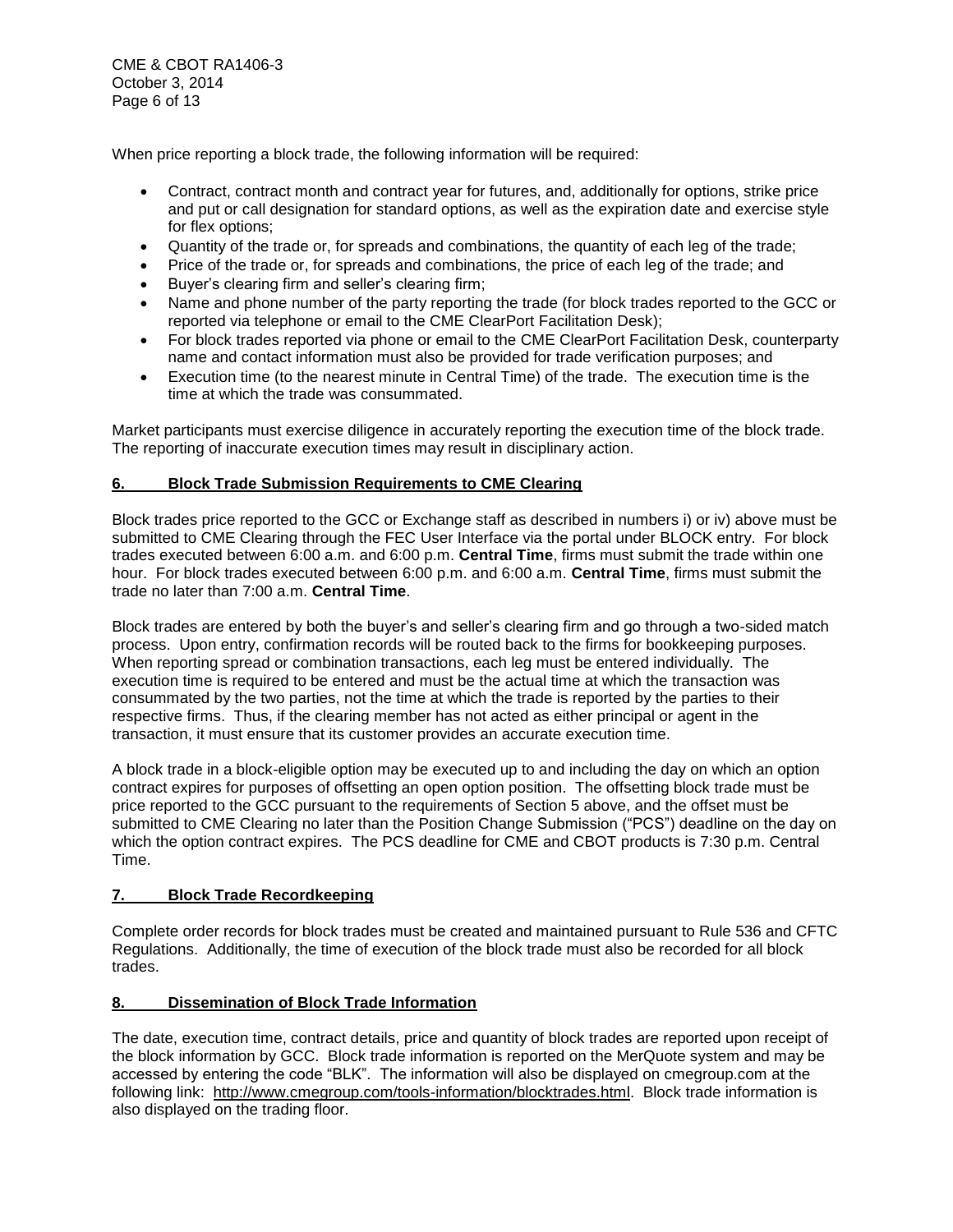CME & CBOT RA1406-3 October 3, 2014 Page 7 of 13

Block trade prices are published separately from transactions in the regular market.

Block trade volume is also identified in the daily volume reports published by the exchange.

## **9. BTIC Block Trades**

A BTIC Transaction is a futures transaction that is priced with reference to the applicable cash index close price. BTIC Transactions in CME E-mini S&P Select Sector Stock Index futures, CME S&P MLP Index futures, CME E-mini NASDAQ Biotechnology Index futures, CME E-mini S&P MidCap 400 Stock Price Index futures, CME E-mini S&P SmallCap 600 Stock Price Index futures, CME S&P 500/Growth Index futures, CME S&P 500/Value Index futures and CBOT Dow Jones US Real Estate Index futures may be executed as block trades pursuant to the requirements of Rule 526 ("Block Trades"), this Advisory Notice and the applicable provisions in the corresponding product chapter (CME Chapter 369, CME Chapter 375 CME Chapter 360, CME Chapter 362, CME Chapter 368, CME Chapter 355, CME Chapter 356 and CBOT Chapter 30, as applicable).

Effective October 19, 2014, for trade date October 20, 2014, BTIC transactions in CME USD Denominated Ibovespa futures will be able to be executed as block trades pursuant to the requirements of Rule 526, this advisory notice and in the corresponding product chapter, CME Chapter 354.

The current minimum threshold of 50 contracts applicable to each product will also apply to BTIC block trades in the products. BTIC block trades will not be permitted on the last day of trading in an expiring contract month.

BTIC block trades **may not** be executed as a spread transaction pursuant to the requirements in Section 4 of this Advisory Notice. Parties wishing to effectuate a block spread transaction in either product will be required to negotiate the transaction as separate outright BTIC block trades, and each leg must meet the minimum threshold of 50 contracts.

The futures price assigned to an E-mini S&P Select Sector Stock Index futures BTIC block trade will be based on the current day's S&P Select Sector cash index close price, or the current day's S&P Select Sector cash index close price adjusted by any valid price increment (the "Basis") higher or lower than the S&P Select Sector cash index close price. The Basis must be stated in full tick increments as set forth in CME Rule 36901 ("Contract Specifications").

The futures price assigned to an S&P MLP Index futures BTIC block trade will be based on the current day's S&P MLP cash index close price, or the current day's S&P MLP cash index close price adjusted by any valid price increment higher or lower than the S&P MLP cash index close price. The Basis must be stated in full tick increments as set forth in CME Rule 37502.C. ("Price Increments").

The futures price assigned to an E-mini NASDAQ Biotechnology Index futures BTIC block trade will be based on the current day's Nasdaq Biotechnology Index close price, or the current day's Nasdaq Biotechnology Index close price adjusted by any valid price increment higher or lower than the Nasdaq Biotechnology cash index close price. The Basis must be stated in full tick increments as will be set forth in CME Rule 36002.C. ("Price Increments").

The futures price assigned to an E-mini S&P MidCap 400 Stock Price Index futures BTIC block trade will be based on the current day's S&P MidCap 400 Stock Price Index close price, or the current day's S&P MidCap 400 Stock Price Index close price adjusted by any valid price increment higher or lower than the S&P MidCap 400 cash index close price. The Basis must be stated in full tick increments as will be set forth in CME Rule 36202.C. ("Price Increments").

The futures price assigned to an E-mini S&P SmallCap 600 Stock Price Index futures BTIC block trade will be based on the current day's S&P SmallCap 600 Stock Price Index close price, or the current day's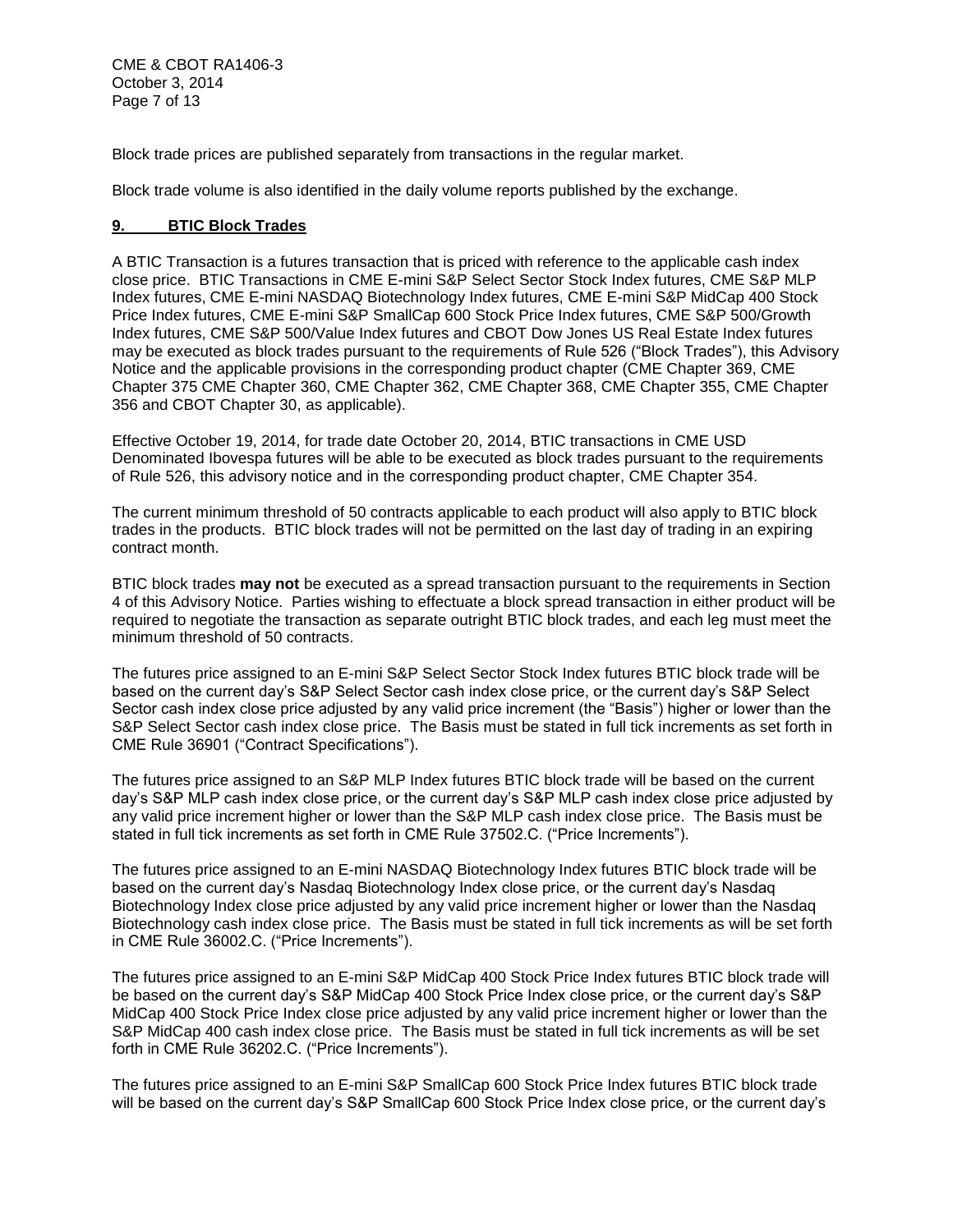CME & CBOT RA1406-3 October 3, 2014 Page 8 of 13

S&P SmallCap 600 Stock Price Index close price adjusted by any valid price increment higher or lower than the S&P SmallCap 600 cash index close price. The Basis must be stated in full tick increments as will be set forth in CME Rule 36802.C. ("Price Increments").

The futures price assigned to an S&P 500/Growth Index futures BTIC block trade will be based on the current day's S&P 500/Growth Index close price, or the current day's S&P 500/Growth Index close price adjusted by any valid price increment higher or lower than the S&P 500/Growth cash index close price. The Basis must be stated in full tick increments as will be set forth in CME Rule 35502.C. ("Price Increments").

The futures price assigned to an S&P 500/Value Index futures BTIC block trade will be based on the current day's S&P 500/Value Index close price, or the current day's S&P 500/Value Index close price adjusted by any valid price increment higher or lower than the S&P 500/Value cash index close price. The Basis must be stated in full tick increments as will be set forth in CME Rule 35602.C. ("Price Increments").

The futures price assigned to a USD Denominated Ibovespa futures BTIC block trade will be based on the current day's Ibovespa cash index close price, or the current day's Ibovepsa cash index close price adjusted by any valid price increment (the "Basis") higher or lower than the applicable Ibovespa cash index close price. The Basis must be stated in full tick increments as will be set forth in CME Rule 35402.C. ("Price Increments").

The futures price assigned to a Dow Jones US Real Estate Index futures BTIC block trade will be based on the current day's Dow Jones US Real Estate cash index close price, or the current day's Dow Jones US Real Estate cash index close price adjusted by any valid price increment higher or lower than the Dow Jones US Real Estate cash index close price. The Basis must be stated in full tick increments as set forth in CBOT Rule 30102.C. ("Price Increments").

BTIC block trades must be reported to the Exchange at least 10 minutes prior to the scheduled close of the underlying primary securities market to establish the BTIC futures price on the current trading day. A BTIC block trade that is not reported at least 10 minutes prior to the scheduled close of the underlying primary securities market will be priced based on the index close price for the next available trading day for the primary securities market.

The futures price of a BTIC block trade will be determined by the Exchange at 3:45 p.m. Central Time and the Exchange-determined price will be final at that time. In the event of an early scheduled close of the primary securities market, the futures price of a BTIC block trade will be determined by the Exchange 45 minutes after the early scheduled close time for the primary securities market, and the Exchangedetermined price will be final at that time. In the event of an equity market disruption in the primary securities market, all BTIC block trades will be cancelled for that trade date.

#### **10. Use of Nonpublic Information Regarding Block Trades**

Parties involved in the solicitation or negotiation of a block trade may not disclose the details of those communications to any other party for any purpose other than to facilitate the execution of the block trade. Parties privy to nonpublic information regarding a consummated block trade may not disclose such information to any other party prior to the public report of the block trade by the Exchange. A broker negotiating a block trade on behalf of a customer may disclose the identity of the customer to potential counterparties, including the counterparty with which the block trade is consummated, only with the permission of the customer.

Pre-hedging or anticipatory hedging of any portion of a block trade in the same product or a closelyrelated product based upon a solicitation to participate in a block trade is not permitted. A closely related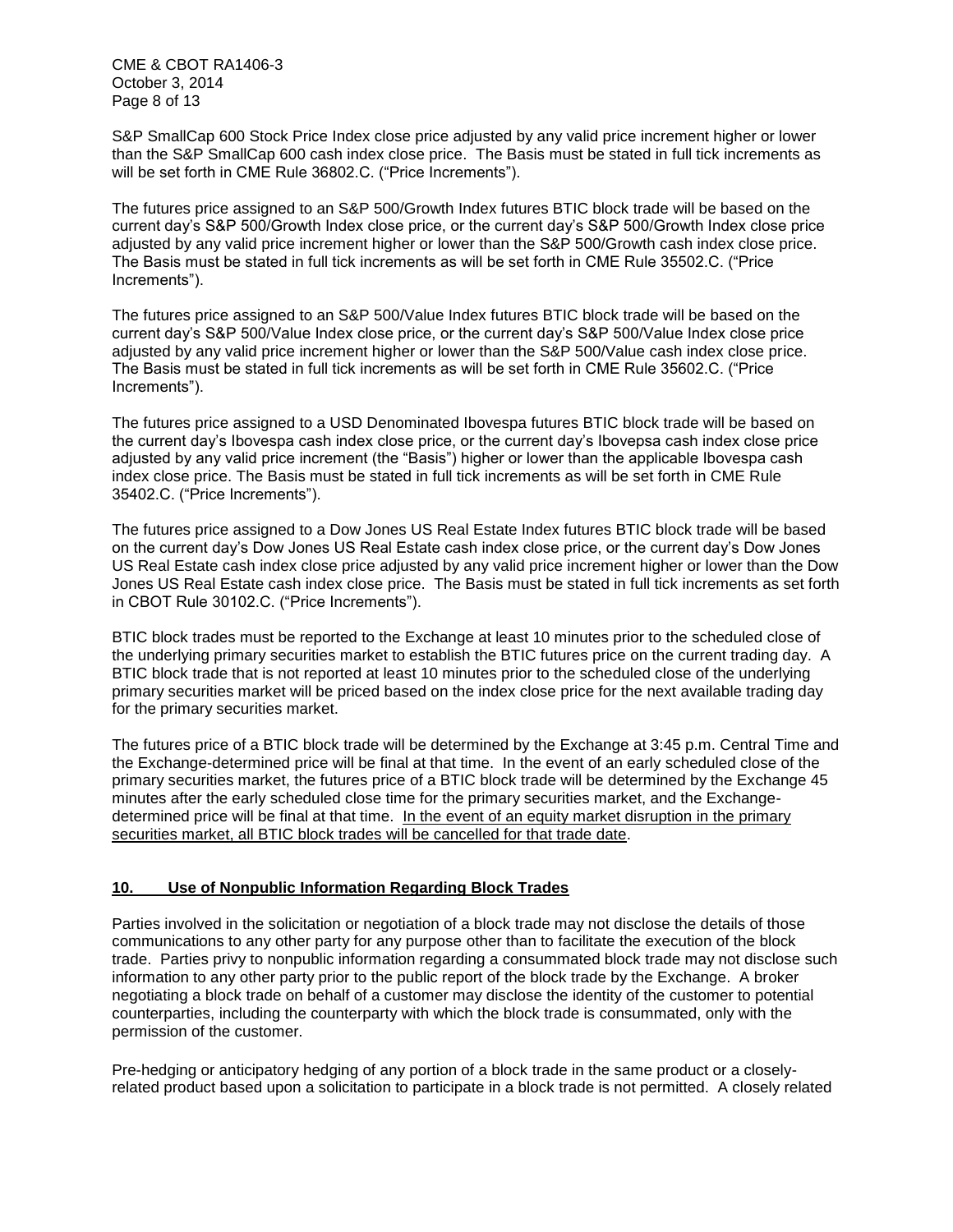CME & CBOT RA1406-3 October 3, 2014 Page 9 of 13

product is a product that is highly correlated to, serves as a substitute for, or is the functional economic equivalent of the product being traded as a block.

Counterparties to a block trade are permitted to initiate trades to hedge or offset the risk associated with the block trade following the consummation of the block trade, including during the period preceding the public report of the block trade by the Exchange.

Except as provided above, parties privy to nonpublic information attendant to a block trade are prohibited from trading in the same product or a closely-related product for the purpose of taking advantage of such information prior to the public report of the block trade by the Exchange. This prohibition is not intended to preclude such parties from continuing to transact in the marketplace in the context of their normal business; rather, it precludes parties in possession of actionable nonpublic information regarding an imminent block trade or report of a block trade from specifically using such information to their advantage. Information regarding a block trade is considered to be nonpublic until such time that the block trade details have been disseminated to the marketplace by the Exchange or the information can otherwise be demonstrated to have become stale or obsolete.

Parties solicited to provide a two-sided block market are not deemed to be in possession of nonpublic information provided that side of market interest is not disclosed in the context of the solicitation.

#### **11. Block Trades between Affiliated Parties**

Block trades between the accounts of affiliated parties are permitted provided that 1) the block trade is executed at a fair and reasonable price; 2) each party has a legal and independent bona fide business purpose for engaging in the trade; and 3) each party's decision to enter into the block trade is made by an independent decision-maker. In the absence of satisfying the requirements above, the transaction may constitute an illegal wash trade prohibited by Rule 534 ("Wash Trades Prohibited").

#### **12. CME & CBOT Block Trade-Eligible Products**

For purposes of the interest rate products in the tables, the following times apply: ETH: 12:00 a.m. – 7:00 a.m. CT, Monday through Friday on regular business days

- RTH: 7:00 a.m. 4:00 p.m. CT, Monday through Friday on regular business days
- ATH: 4:00 p.m. 12:00 a.m. CT, Monday through Friday on regular business days and at all times on weekends

| <b>CME Products</b>      | <b>Futures</b>                                                                                                          | <b>Options</b>   | <b>Flex Options</b>  |
|--------------------------|-------------------------------------------------------------------------------------------------------------------------|------------------|----------------------|
| <b>Eurodollars (RTH)</b> | 4,000 contracts - or 1,000<br>contracts provided that a<br>minimum of 1,000 contracts are<br>transacted in years 6-10   | 10,000 contracts | <b>Not Available</b> |
| <b>Eurodollars (ETH)</b> | $2,000$ contracts – or 500 contracts<br>provided that a minimum of 500<br>contracts are transacted in years<br>$6 - 10$ | 5.000 contracts  | <b>Not Available</b> |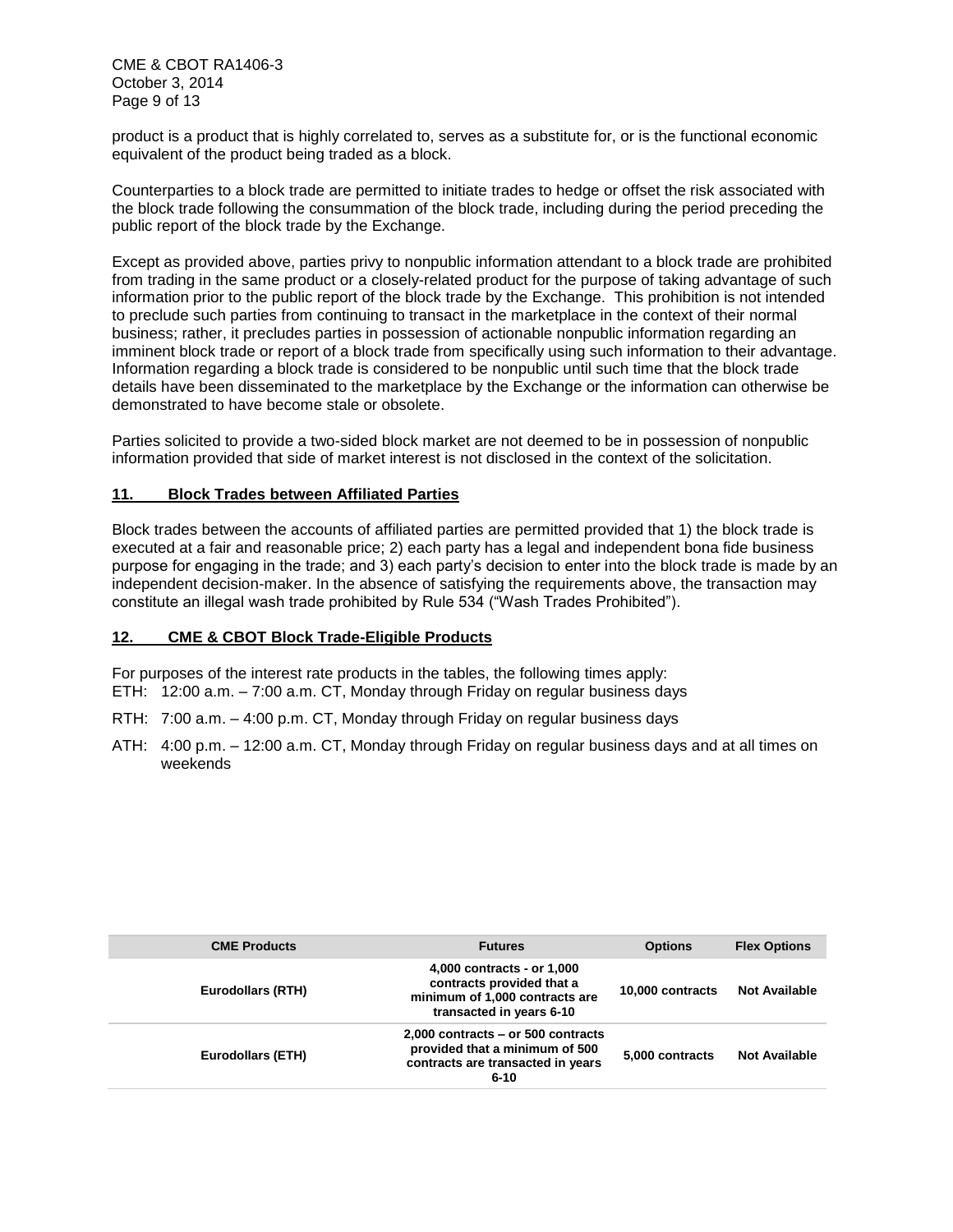## CME & CBOT RA1406-3 October 3, 2014 Page 10 of 13

| <b>CME Products</b>                                                                                                                                                                                                                                 | <b>Futures</b>                                                                                                                                                                                    | <b>Options</b>       | <b>Flex Options</b>  |
|-----------------------------------------------------------------------------------------------------------------------------------------------------------------------------------------------------------------------------------------------------|---------------------------------------------------------------------------------------------------------------------------------------------------------------------------------------------------|----------------------|----------------------|
| <b>Eurodollars (ATH)</b>                                                                                                                                                                                                                            | 1.000 contracts – or 250 contracts<br>provided that a minimum of 250<br>contracts are transacted in years<br>$6 - 10$                                                                             | 2,500 contracts      | <b>Not Available</b> |
| 3-Month OIS/Eurodollar spread (RTH)                                                                                                                                                                                                                 | 4,000 contracts (all legs<br>combined)                                                                                                                                                            | Not available        | Not available        |
| 3-Month OIS/Eurodollar spread (ETH)                                                                                                                                                                                                                 | 2,000 contracts (all legs<br>combined)                                                                                                                                                            | Not available        | Not available        |
| 3-Month OIS/Eurodollar spread (ATH)                                                                                                                                                                                                                 | 1,000 contracts (all legs<br>combined)                                                                                                                                                            | Not available        | Not available        |
| 2-Year Eurodollar Bundle (RTH)                                                                                                                                                                                                                      | 500 contracts                                                                                                                                                                                     | 1,250 contracts      | Not available        |
| 2-Year Eurodollar Bundle (ETH)                                                                                                                                                                                                                      | 250 contracts                                                                                                                                                                                     | 625 contracts        | Not available        |
| 2- Year Eurodollar Bundle (ATH)                                                                                                                                                                                                                     | <b>125 contracts</b>                                                                                                                                                                              | <b>325 contracts</b> | Not available        |
| 3-Year Eurodollar Bundle (RTH)                                                                                                                                                                                                                      | 330 contracts                                                                                                                                                                                     | 825 contracts        | Not available        |
| 3-Year Eurodollar Bundle (ETH)                                                                                                                                                                                                                      | <b>165 contracts</b>                                                                                                                                                                              | 400 contracts        | Not available        |
| 3-Year Eurodollar Bundle (ATH)                                                                                                                                                                                                                      | 80 contracts                                                                                                                                                                                      | 200 contracts        | Not available        |
| 5-Year Eurodollar Bundle (RTH)                                                                                                                                                                                                                      | 200 contracts                                                                                                                                                                                     | 500 contracts        | Not available        |
| 5-Year Eurodollar Bundle (ETH)                                                                                                                                                                                                                      | 100 contracts                                                                                                                                                                                     | 250 contracts        | Not available        |
| 5-Year Eurodollar Bundle (ATH)                                                                                                                                                                                                                      | 50 contracts                                                                                                                                                                                      | 125 contracts        | Not available        |
| Euroyen (RTH)                                                                                                                                                                                                                                       | 200 contracts                                                                                                                                                                                     | 200 contracts        | Not available        |
| Euroyen (ETH)                                                                                                                                                                                                                                       | 100 contracts                                                                                                                                                                                     | 100 contracts        | Not available        |
| Euroyen (ATH)                                                                                                                                                                                                                                       | 50 contracts                                                                                                                                                                                      | 50 contracts         | Not available        |
| <b>One-Month Eurodollar (RTH)</b>                                                                                                                                                                                                                   | 400 contracts                                                                                                                                                                                     | 400 contracts        | Not available        |
| <b>One-Month Eurodollar (ETH)</b>                                                                                                                                                                                                                   | 200 contracts                                                                                                                                                                                     | 200 contracts        | Not available        |
| <b>One-Month Eurodollar (ATH)</b>                                                                                                                                                                                                                   | 100 contracts                                                                                                                                                                                     | 100 contracts        | Not available        |
| <b>Three-Month Euribor</b>                                                                                                                                                                                                                          | 2,000 contracts (nearest 20 March<br>quarterly cycle delivery months<br>and non-March quarterly cycle<br>delivery months)<br>500 contracts (farthest 20 March<br>quarterly cycle delivery months) | Not available        | Not available        |
| Barclays Capital U.S. Aggregate Bond Index                                                                                                                                                                                                          | 50 contracts                                                                                                                                                                                      | Not available        | Not available        |
| <b>S&amp;P 500*</b>                                                                                                                                                                                                                                 | Not available                                                                                                                                                                                     | 250 contracts        | 250 contracts        |
| NASDAQ-100 Index*                                                                                                                                                                                                                                   | 200 contracts - outrights only                                                                                                                                                                    | 100 contracts        | 100 contracts        |
| E-mini S&P MidCap 400, S&P SmallCap 600, E-<br>mini S&P SmallCap 600, E-mini NASDAQ<br><b>Composite Index, E-mini S&amp;P Select Sector</b><br>Stock Index, S&P MLP Index, USD<br>Denominated Ibovespa, E-mini NASDAQ<br><b>Biotechnology Index</b> | 50 contracts                                                                                                                                                                                      | Not available        | Not available        |
| E-mini Yen Denominated Nikkei Stock Average                                                                                                                                                                                                         | 250 contracts                                                                                                                                                                                     | Not available        | Not available        |
| Index                                                                                                                                                                                                                                               |                                                                                                                                                                                                   |                      |                      |
| <b>E-mini S&amp;P CNX Nifty Index</b>                                                                                                                                                                                                               | 50 contracts                                                                                                                                                                                      | Not available        | Not available        |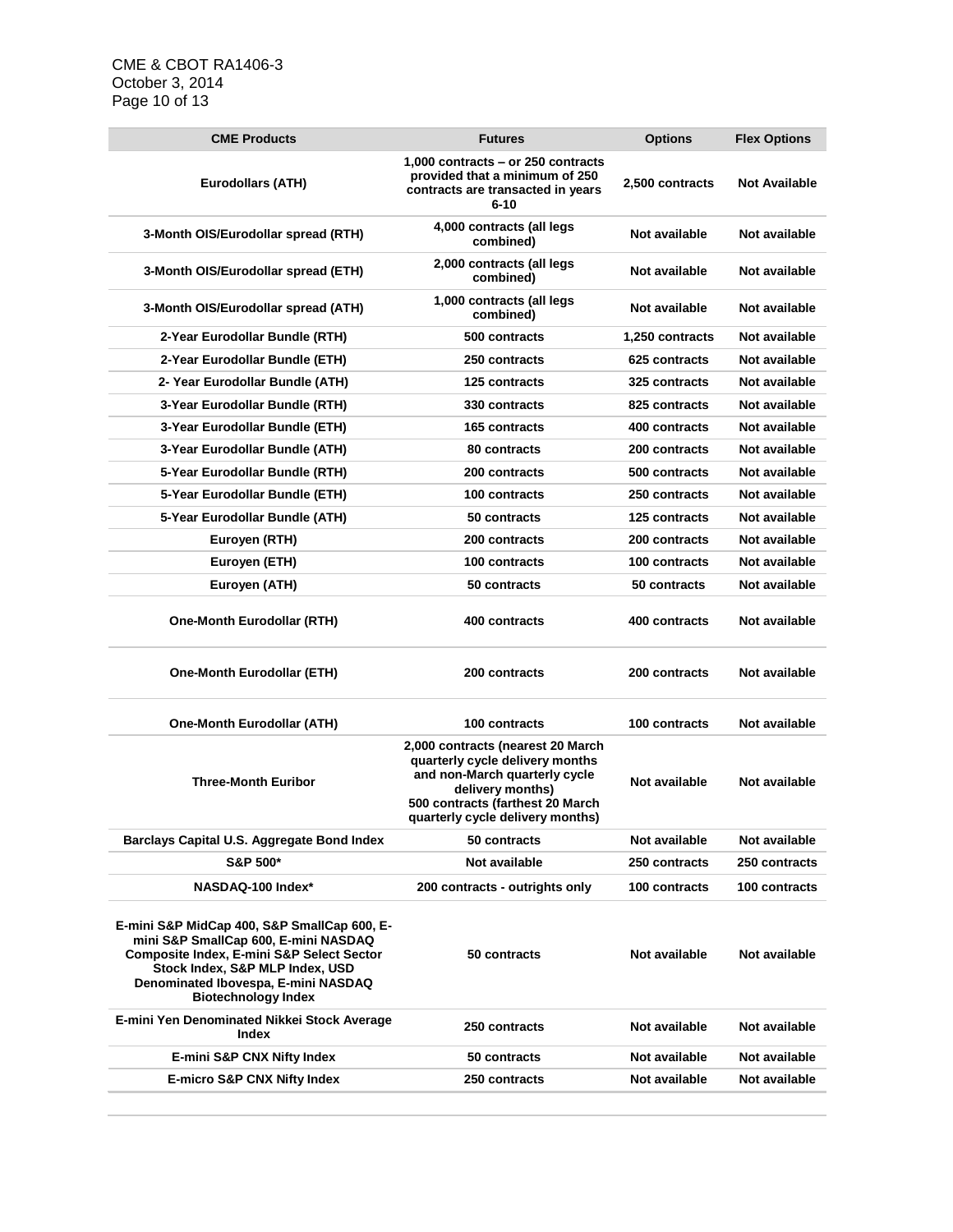CME & CBOT RA1406-3 October 3, 2014 Page 11 of 13

| <b>CME Products</b>                                                                                                                                                                 | <b>Futures</b>                                                                        | <b>Options</b> | <b>Flex Options</b> |
|-------------------------------------------------------------------------------------------------------------------------------------------------------------------------------------|---------------------------------------------------------------------------------------|----------------|---------------------|
| Nikkei Stock Average (yen denominated)                                                                                                                                              | 50 contracts                                                                          | 50 contracts   | Not available       |
| <b>S&amp;P GSCI, S&amp;P GSCI ER</b>                                                                                                                                                | 50 contracts for outrights -<br>300 contracts for each leg<br>of a spread transaction | Not available  | Not available       |
| <b>EUR/USD 1-Month and 3-Month Realized</b><br><b>Volatility</b>                                                                                                                    | 50 contracts                                                                          | Not available  | Not available       |
| EUR/USD*, JPY/USD*                                                                                                                                                                  | 150 contracts                                                                         | 250 contracts  | Not available       |
| AUD/USD*, CAD/USD*, CHF/USD*, GBP/USD*                                                                                                                                              | 100 contracts                                                                         | 250 contracts  | Not available       |
| <b>MXN/USD</b>                                                                                                                                                                      | 100 contracts                                                                         | 50 contracts   | Not available       |
| EUR/GBP, EUR/CHF, EUR/JPY, NZD/USD,<br>BRL/USD, CZK/USD, CZK/EUR, HUF/EUR,<br>HUF/USD, ILS/USD, KRW/USD, PLN/USD,<br>PLN/EUR, RMB/USD, RMB/EUR, RMB/JPY,<br><b>RUB/USD, ZAR/USD</b> | 50 contracts                                                                          | 50 contracts   | Not available       |
| AUD/CAD, AUD/JPY, AUD/NZD, CAD/JPY,<br>CHF/JPY, EUR/AUD, EUR/CAD, EUR/NOK,<br>EUR/SEK, GBP/JPY, GBP/CHF, INR/USD,<br>NOK/USD, SEK/USD, USD/RMB (STD),<br>USD/TRY, EUR/TRY, USD/ZAR  | 50 contracts                                                                          | Not available  | Not available       |
| Realized Variance: AUD/USD, GBP/USD,<br>EUR/USD, JPY/USD                                                                                                                            | 10 contracts                                                                          | Not available  | Not available       |
| Dow Jones CME FX\$INDEX                                                                                                                                                             | 50 contracts                                                                          | Not available  | Not available       |
| Weather                                                                                                                                                                             | 20 contracts                                                                          | 20 contracts   | Not available       |
| <b>Housing</b>                                                                                                                                                                      | 20 contracts                                                                          | 20 contracts   | Not available       |
| U.S. Dollar Cash Settled Crude Palm Oil                                                                                                                                             | 10 contracts                                                                          | Not available  | Not available       |
| <b>Cheese</b>                                                                                                                                                                       | 20 contracts                                                                          | Not available  | Not available       |
|                                                                                                                                                                                     |                                                                                       |                |                     |

\* NOT applicable to E-mini or E-micro FX or E-mini equity indexes except those listed above.

| <b>CBOT Products</b>                | <b>Futures</b>    | <b>Options</b>  | <b>Flex Options</b>        |
|-------------------------------------|-------------------|-----------------|----------------------------|
| 2-Year Treasury Notes (RTH)         | 5,000 contracts** | 2,000 contracts | Same as<br>Non-Flex        |
| 2-Year Treasury Notes (ETH)         | 2.500 contracts** | 1.000 contracts | Same as<br>Non-Flex        |
| 2-Year Treasury Notes (ATH)         | 1,250 contracts** | 500 contracts   | Same as<br><b>Non-Flex</b> |
| 3-Year Treasury Notes (RTH)         | 5,000 contracts** | Not available   | Not available              |
| 3-Year Treasury Notes (ETH)         | 2,500 contracts** | Not available   | Not available              |
| 3-Year Treasury Notes (ATH)         | 1,250 contracts** | Not available   | Not available              |
| 5- and 10-Year Treasury Notes (RTH) | 5.000 contracts** | 7,500 contracts | Same as<br>Non-Flex        |
| 5- and 10-Year Treasury Notes (ETH) | 2.500 contracts** | 3.750 contracts | Same as<br>Non-Flex        |
| 5- and 10-Year Treasury Notes (ATH) | 1.250 contracts** | 1,875 contracts | Same as<br>Non-Flex        |
| <b>U.S. Treasury Bonds (RTH)</b>    | 3,000 contracts** | 7,500 contracts | Same as<br>Non-Flex        |
| U.S. Treasury Bonds (ETH)           | 1,500 contracts** | 3,750 contracts | Same as<br>Non-Flex        |
| U.S. Treasury Bonds (ATH)           | 750 contracts**   | 1.875 contracts | Same as<br>Non-Flex        |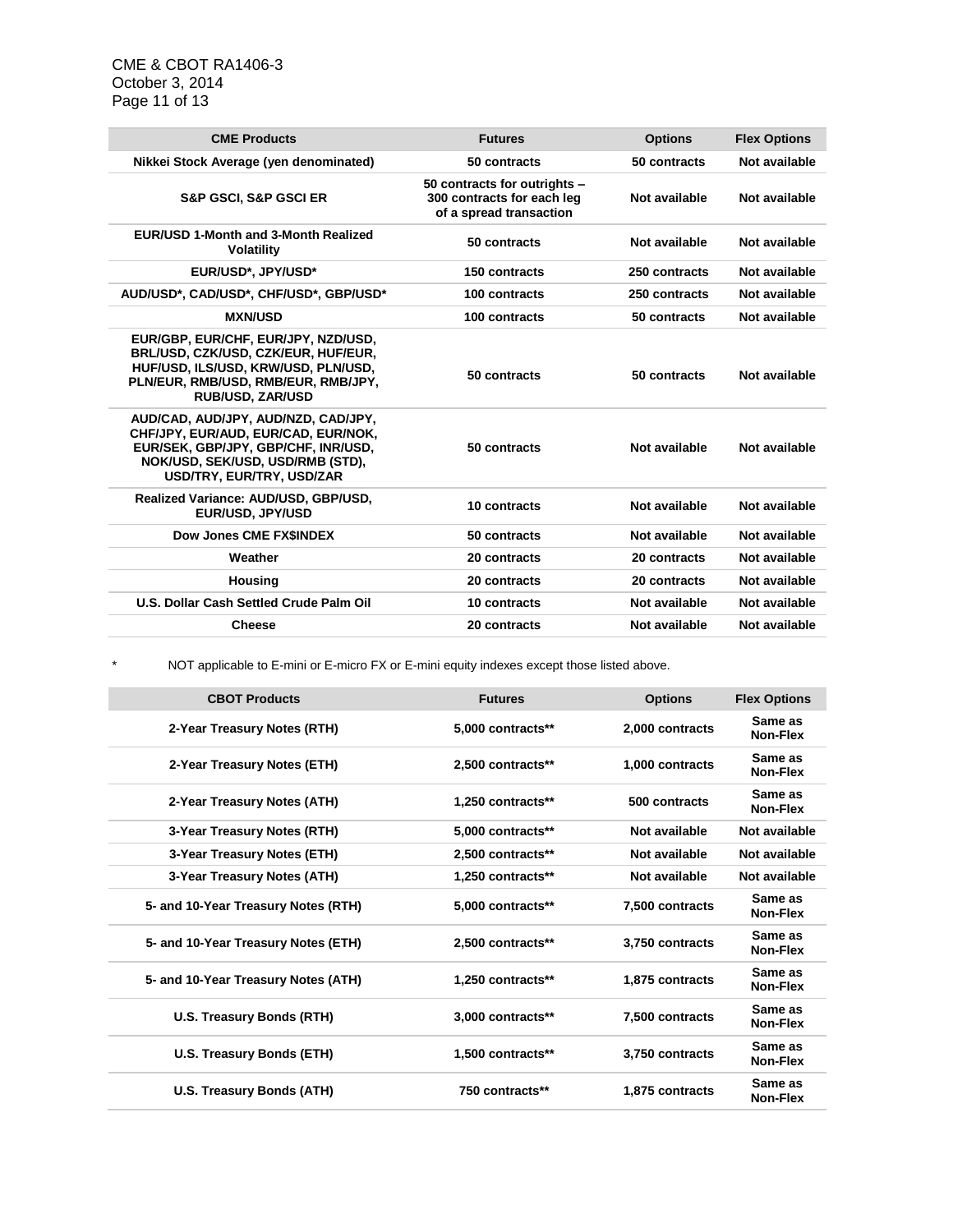| <b>CBOT Products</b>                         | <b>Futures</b>                                                                        | <b>Options</b>  | <b>Flex Options</b> |
|----------------------------------------------|---------------------------------------------------------------------------------------|-----------------|---------------------|
| Long-Term (Ultra) Treasury Bonds (RTH)       | 2,000 contracts**                                                                     | 800 contracts   | Same as<br>Non-Flex |
| Long-Term (Ultra) Treasury Bonds (ETH)       | 1,500 contracts**                                                                     | 600 contracts   | Same as<br>Non-Flex |
| Long-Term (Ultra) Treasury Bonds (ATH)       | 750 contracts**                                                                       | 300 contracts   | Same as<br>Non-Flex |
| 30-Day Fed Funds (RTH)                       | 2,000 contracts                                                                       | 1,500 contracts | Same as<br>Non-Flex |
| 30-Day Fed Funds (ETH)                       | 1,000 contracts                                                                       | 750 contracts   | Same as<br>Non-Flex |
| 30-Day Fed Funds (ATH)                       | 500 contracts                                                                         | 375 contracts   | Same as<br>Non-Flex |
| 2-Year DSF                                   | 3,000 contracts                                                                       | Not available   | Not available       |
| 5-Year DSF                                   | 1,500 contracts                                                                       | Not available   | Not available       |
| 10-Year DSF                                  | 1,000 contracts                                                                       | Not available   | Not available       |
| 30-Year DSF                                  | 500 contracts                                                                         | Not available   | Not available       |
| 2-Year EUR IRS                               | 1,500 contracts                                                                       | Not available   | Not available       |
| 5-Year EUR IRS                               | 750 contracts                                                                         | Not available   | Not available       |
| 10-Year EUR IRS                              | 500 contracts                                                                         | Not available   | Not available       |
| <b>Bloomberg Commodity Index</b>             | 300 contracts                                                                         | Not available   | Not available       |
| <b>Bloomberg Roll Select Commodity Index</b> | 50 contracts for outrights -<br>300 contracts for each leg<br>of a spread transaction | Not available   | Not available       |
| Dow Jones US Real Estate Index               | 50 contracts                                                                          | Not available   | Not available       |
| <b>Ethanol</b>                               | 10 contracts                                                                          | 10 contracts    | Not available       |
| <b>Denatured Ethanol Forward Month</b>       | 10 contracts                                                                          | Not available   | Not available       |
| <b>Distillers' Dried Grain</b>               | 10 contracts                                                                          | Not available   | Not available       |
| <b>Black Sea Wheat</b>                       | 10 contracts                                                                          | Not available   | Not available       |

\*\* Block trading of intra-commodity Treasury futures calendar spreads is prohibited.

#### **13. Text of CME & CBOT Rule 526**

#### **Rule 526 BLOCK TRADES**

The Exchange shall designate the products in which block trades shall be permitted and determine the minimum quantity thresholds for such transactions. The following shall govern block trades:

A. A block trade must be for a quantity that is at or in excess of the applicable minimum threshold. Orders may not be aggregated in order to achieve the minimum transaction size, except by those entities described in Sections I. and J.